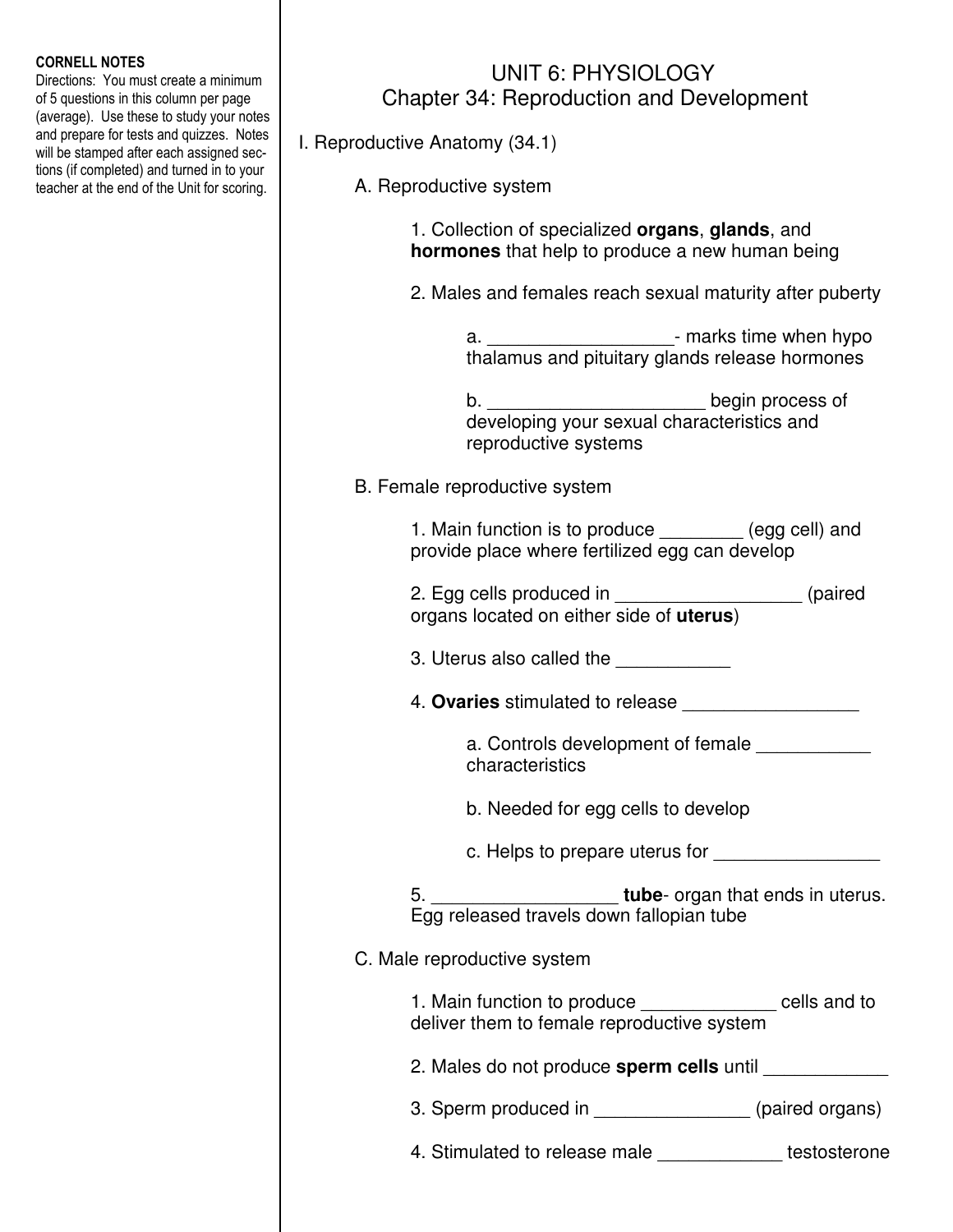|                           | a. Stimulates production of ________________                                                                                         |  |
|---------------------------|--------------------------------------------------------------------------------------------------------------------------------------|--|
|                           | b. Controls development of male sexual<br>characteristics.                                                                           |  |
|                           | 5. Testes enclosed in pouch called the                                                                                               |  |
|                           | a. Hangs below pelvis outside the body to deep<br>testes 2 to 3 degrees _____________________than core<br>temperature                |  |
|                           | b. Sperm will not develop if temperature is too                                                                                      |  |
|                           | 6. Mature sperm travel to long coiled tube called the                                                                                |  |
|                           | 7. During sexual stimulation, sperm travel through long<br>duct called ________ _____________________                                |  |
|                           | 8. Secondary sex glands mix other fluids into the vas<br>deferens to produce __________________ (nourish and<br>protect sperm cells) |  |
|                           | 9. Smooth muscles propel the semen along the<br>_________________________ and eject it from the _______________                      |  |
|                           | II. Reproductive Process (34.2)                                                                                                      |  |
|                           | A. Eggs mature and are released according to <b>hormonal cycles</b>                                                                  |  |
|                           | 1. During month hormone levels rise and fall in well-timed<br>_loops                                                                 |  |
|                           | 2. Every _______ days hormone cycles begins second<br>stage of egg production (meiosis)                                              |  |
|                           | 3. _______________________________- release of egg from ovary                                                                        |  |
|                           | 4. Over next 5 to 7 days egg moves through fallopian                                                                                 |  |
| <b>B. Menstrual Cycle</b> |                                                                                                                                      |  |
|                           | 1. Series of ___________________ changes in reproductive<br>system (averages 28 days)                                                |  |
|                           | 2. Three main phases regulated by specific                                                                                           |  |
|                           | 3. Menstrual cycle continues through reproductive years                                                                              |  |